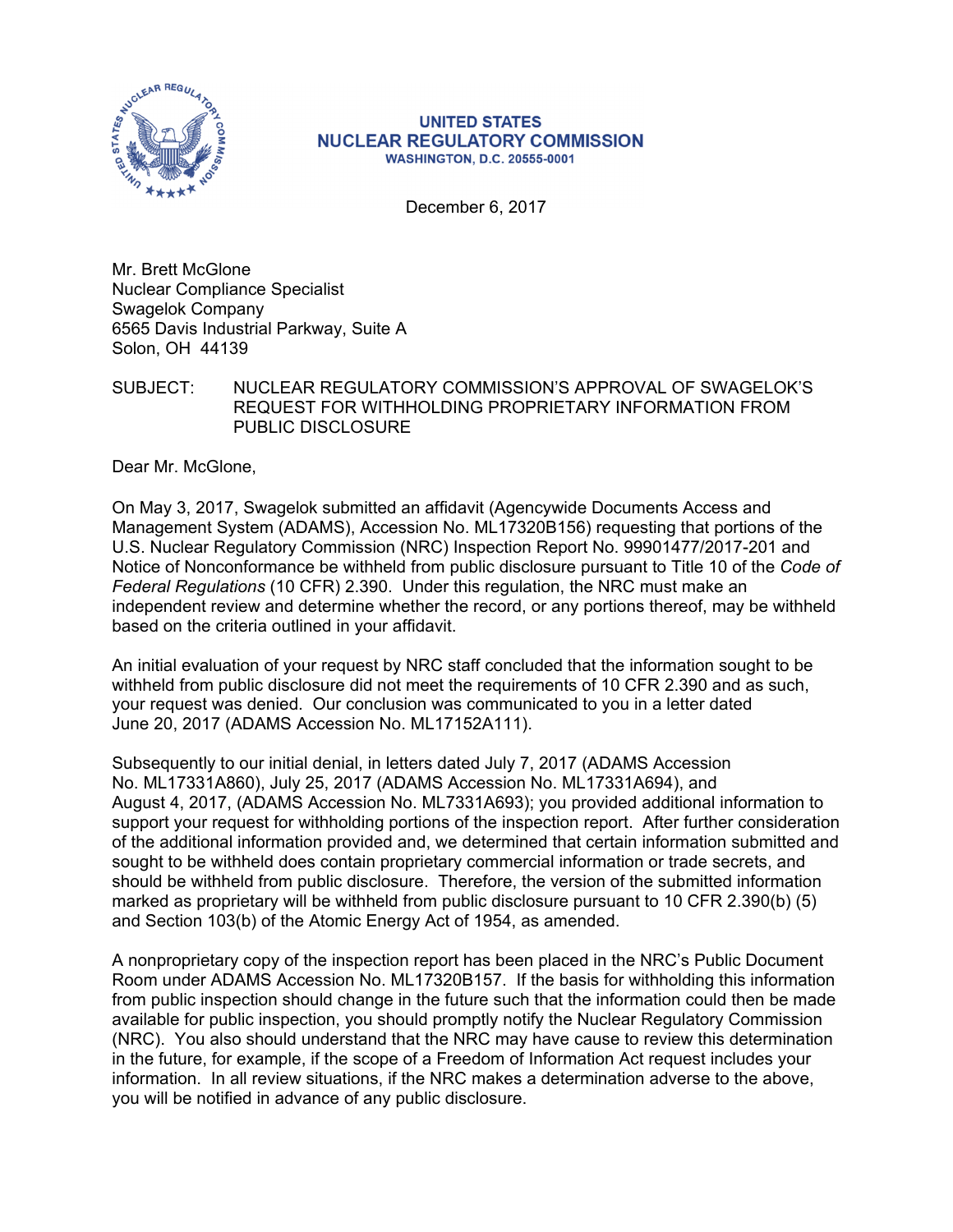Please contact Mr. Yamir Diaz-Castillo at 301-415-2228, or via electronic mail at Yamir.Diaz-Castillo@nrc.gov, if you have any questions or need assistance regarding this matter.

Sincerely,

## */RA/*

John P. Burke, Chief Quality Assurance Vendor Inspection Branch-2 Division of Construction Inspection and Operational Programs Office of New Reactors

Docket No.: 99901477